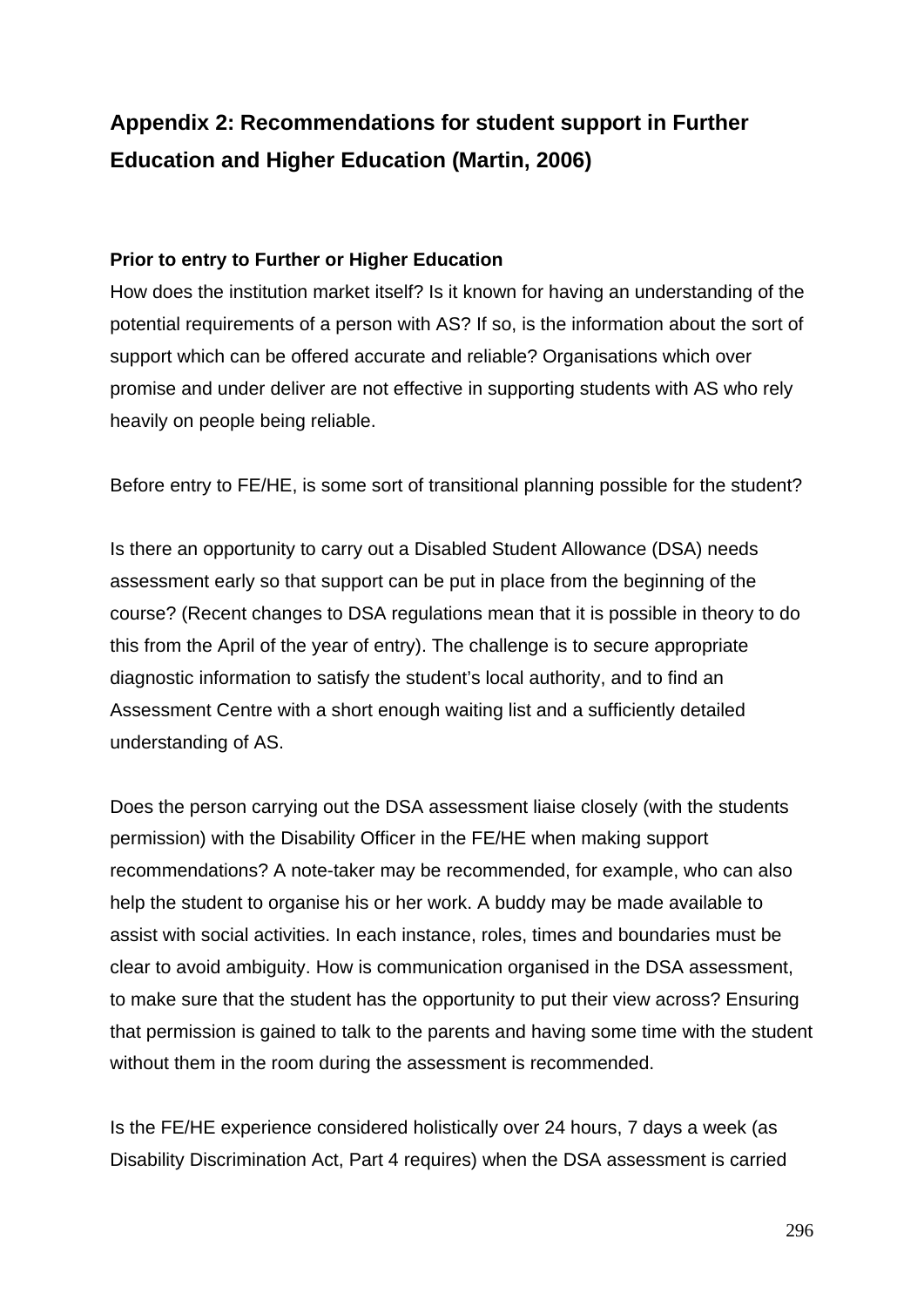out? The potential for social isolation and possible lack of independent living skills, such as cooking and managing money, are important considerations and support with these aspects of life can mean the difference between success and failure.

Are arrangements set up so that the student can make contact with the FE/HE, and receive an appropriate informed response if necessary during the summer holiday after leaving school /college and before starting as a student? Anxiety may build up during this phase because of the uncertainty.

Is it possible for a named person at the FE/HE to make contact with the student during the pre-entry summer holiday to make sure they know what is going to happen on the first day? A brief phone call can make the difference between worry escalating and diminishing.

## **Once on a programme of study**

Is there a method of helping the student to generate a clear timetable as early as possible so they can develop a sense of security about where they are supposed to be, when and what for?

Is it possible to put some sort of regular recreational activity in place and provide appropriate backup to facilitate attendance? Can Fresher's week be planned really carefully to assist the student to develop a social timetable by joining clubs and societies?

Help to arrange health care, dentistry, bank accounts etc. may also be required. What sort of strategies can be employed to ensure that this is provided and monitored, and that the student is taking care of their health (e.g. by eating regularly?).

If a student is adamant that they do not require assistance and do not want FE/HE staff to know they have AS, what can be done to ensure that their right to confidentiality is not compromised? The situation is most complex when a learner is unable to relate to the effect of their behaviour on other people because of their own lack of empathy, or does not understand why aspects of course work are falling